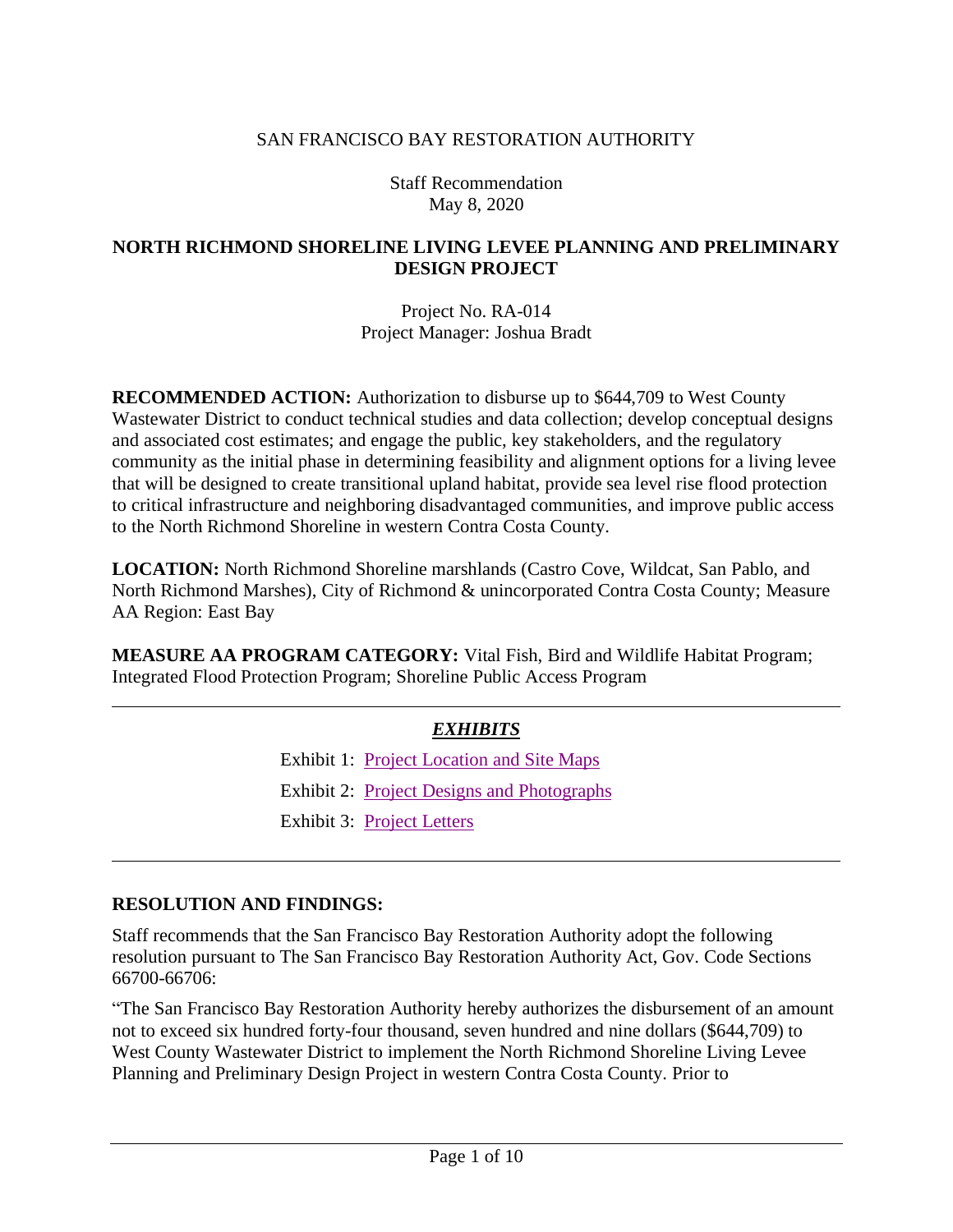commencement of the project, the grantee shall submit for the review and written approval of the Executive Officer of the Authority the following:

- a. A detailed work program, schedule, and budget.
- b. Names and qualifications of any contractors to be employed in carrying out the project.
- c. A plan for acknowledgement of Authority funding.

d. Evidence that the grantee has entered into agreements with key landowning stakeholders to enable the grantee and its agents to access real property for data collection and technical study."

Staff further recommends that the Authority adopt the following findings:

"Based on the accompanying staff report and attached exhibits, the San Francisco Bay Restoration Authority hereby finds that:

- 1. The proposed authorization is consistent with The San Francisco Bay Restoration Authority Act, Gov. Code Sections 66700-66706.
- 2. The proposed authorization is consistent with The San Francisco Bay Clean Water, Pollution Prevention and Habitat Restoration Measure (Measure AA).
- 3. The grantee is not required to enter into a project labor agreement per Resolution 22 because the proposed authorization is for planning work."

### **PROJECT SUMMARY:**

Staff recommends that the Authority authorize disbursement of up to \$644,709 to West County Wastewater District (WCWD) to implement the North Richmond Shoreline Living Levee Planning and Preliminary Design Project, which consists of conducting technical studies and data collection; developing conceptual designs and associated cost estimates; and engaging the public, key stakeholders, and the regulatory community as the initial phase in determining feasibility and alignment options for a living levee. The planning objectives are to create transitional upland habitat, provide flood protection to critical infrastructure and neighboring disadvantaged communities, and improve public access to the North Richmond Shoreline in western Contra Costa County (Exhibit 1).

WCWD's wastewater treatment plant is at increased risk of flooding due to sea level rise, and WCWD seeks to pursue collaborative, multi-objective, nature-based solutions on and off its property in order to achieve greater habitat benefits and increased flood protection.

The proposed project would build on the work of recent shoreline planning efforts focused on preservation and resilience, including:

• The North Richmond Shoreline Community Vision Project was led by the San Francisco Estuary Partnership and completed in 2017. It combined transition zone mapping with strategies for protecting and improving ecosystem services, community health, economic stability, local jobs, education opportunities, safe places for recreation, and vibrant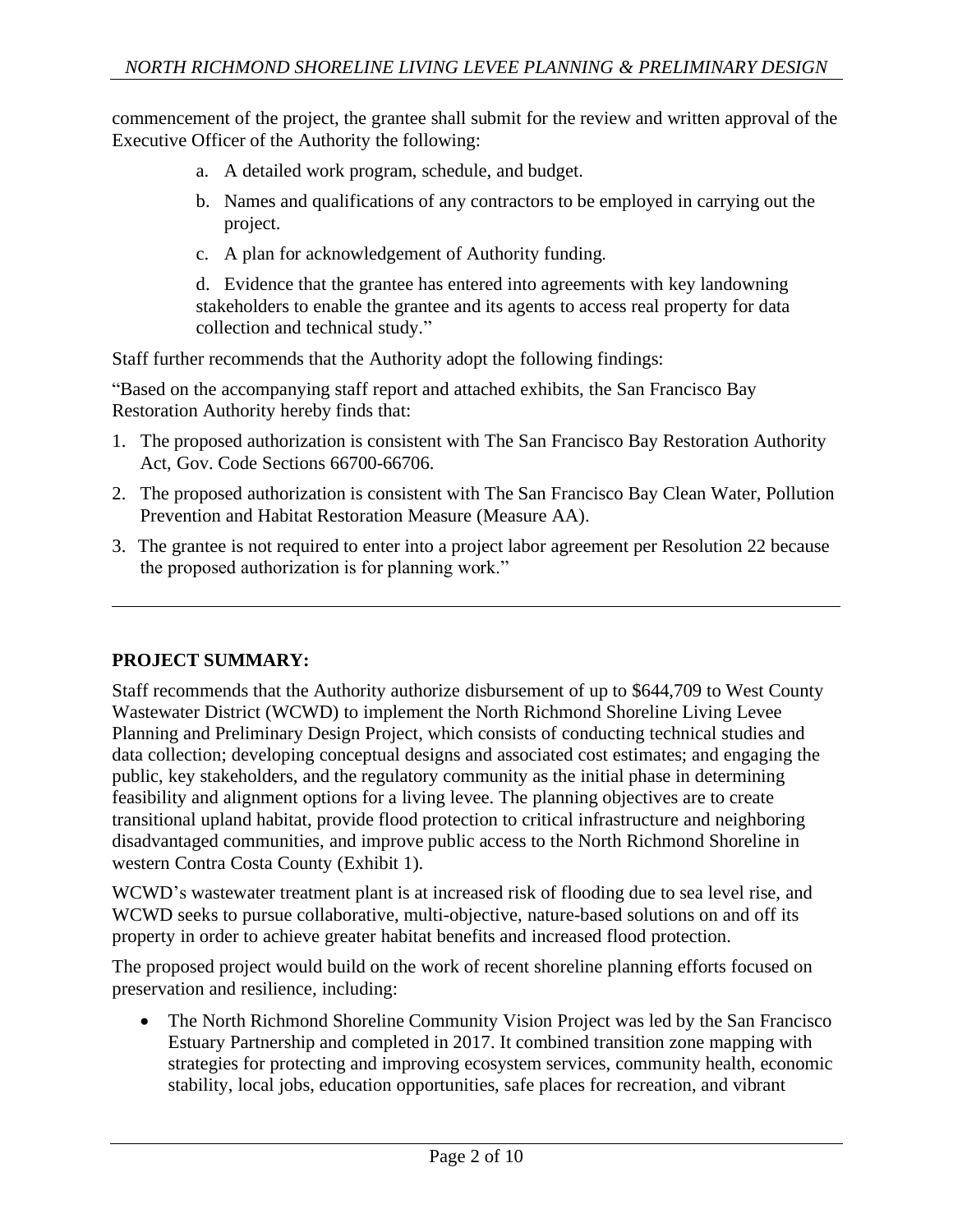natural habitats. The North Richmond Shoreline Community Vision Project highlighted the WCWD living levee concept as a recommended near-term project.

• The Resilient by Design (RbD) Competition, completed in 2018, dispatched 10 multidisciplinary teams to 10 shoreline areas in the SF Bay to develop innovative sitespecific approaches towards achieving community resiliency to sea level rise. The design firm Mithun was assigned to North Richmond and worked with a local Citizen Advisory Board to dig deeper into the concepts and project opportunities identified in the North Richmond Shoreline Community Vision Project. The Mithun final report identifies the living levee concept (Exhibit 2) and measures to improve shoreline local public access and recreational opportunities as priorities. It further recommends that "*The West County Wastewater District's levee strategy would be coordinated and extended within the greater shoreline to protect the North Richmond neighborhood and existing and planned industrial uses from sea level rise.*"

Several of WCWD's elected Board of Directors and management staff are active members of the North Richmond Shoreline Resilience Stakeholder Working Group (the "Working Group"), which started meeting under the auspices of Contra Costa County Supervisor John Gioia in March of 2019. The Working Group meets monthly to develop a shared understanding of a rising bay, collectively determine design objectives, and consider design alternatives. It is comprised of shoreline property-owners and nearby interests, with representatives from WCWD, Chevron, Republic Services, East Bay Regional Parks District, Contra Costa County Flood Control District, The Watershed Project, and the City of Richmond. The Working Group seeks agreement on planning objectives, such as habitat creation and public access, to maximize the potential benefits of the project and its eligibility for a variety of grant funding programs.

In addition to habitat and flood protection, the proposed planning process will consider placement and improvements of recreational Class 1 pedestrian and bicycle trails, as part of the Bay Trail, for local users and visitors to the area (Exhibit 1).

The North Richmond Shoreline, from Castro Cove to Point Pinole Shoreline Regional Park, contains some of the best intact tidal and wetland marshes in the Bay-Delta. It is home to threatened and endangered species such as the California Ridgway's rail and salt marsh harvest mouse. Sea level rise projections indicate these low elevation habitats will be chronically inundated with 5.5' of sea level rise combined with a 2-year recurrence interval storm event. This increase in water elevation will submerge existing plant communities, make the soils more saline, and force animal and plant communities to higher ground. An ecotone slope in the form of a "living" levee, along the upland edge of the shoreline (outboard of the Richmond Parkway), will provide upland transition zone habitat, high tide refugia, and migration space for flora and fauna as sea level rises. The planning effort will also investigate opportunities for offshore habitat restoration activities, such as oyster reefs and eelgrass beds, where appropriate, to attenuate wave action.

Depending on the final design alignment and elevations, the planned ecotone slope may also provide flood risk reduction for the critical infrastructure (WCWD's treatment plant, Republic Service's solid waste transfer station and sanitary landfill, and Chevron's oil refinery), transportation systems (Richmond Parkway, railroad) existing along the shoreline, as well as for the adjacent residential communities. The disadvantaged community of North Richmond was settled by African Americans in the 1940's during the era of segregation. The community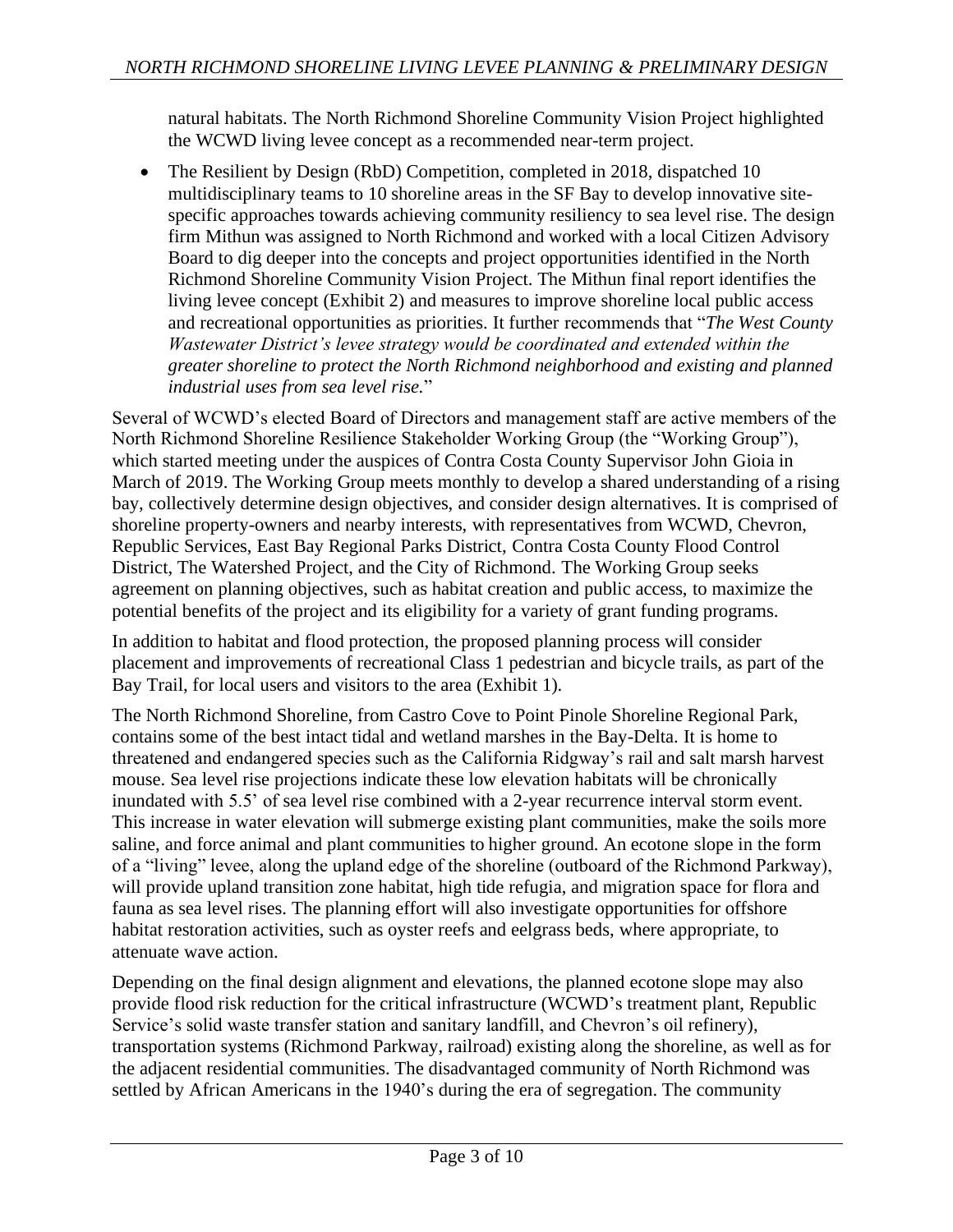endured decades of chronic riverine flooding and minimal public services due to a limited tax base. Although US Army Corps of Engineers flood control projects on lower Wildcat and San Pablo Creeks in the late 1980s reduced this problem, projected sea level rise combined with storm events threatens these communities with a return of chronic flooding.

The North Richmond Living Levee Planning and Preliminary Design Project is expected to evaluate the feasibility, effectiveness, and potential environmental effects of constructing a living levee system at two scales:

- Option 1 on WCWD Treatment Plant property only (approximately 0.6 linear miles)
- Option 2 potentially spanning from Castro Cove to Giant Marsh (approximately 5 linear miles)

The goals of this project are (1) to evaluate the cost/benefits of the collaborative approach in Option 2 against the "go-it-alone" approach of Option 1 and (2) to develop a local cost allocation plan among major stakeholders such as WCWD, Republic Services and Chevron.

The proposed project will develop the conceptual alignment, (30%) preliminary designs and cost estimates for both Options 1 and 2 with the objectives of creating upland transition zone habitat, providing added flood protection, and improving public access to the North Richmond Shoreline.

Potential improvements for evaluation include:

- Creating 2.2 18 acres of upland transition zone habitat;
- Constructing  $0.6 5$  miles of levee system on various publicly and privately-owned properties;
- Creating oyster reefs and/or eelgrass beds along closed solid waste landfill to protect against erosion and wave action;
- Constructing Bay Trail segments and improving existing segments on the levee; and
- Providing additional culturally relevant recreation amenities, which may include interpretive signage, benches, picnic tables, and bicycle racks.

WCWD will use consultant services and ongoing engagement with the Working Group to develop preliminary design options based on technical and ecological analyses. Project components include:

- Production of technical studies that include topographic mapping, geotechnical investigation, hydrologic modeling, and ecological/biological surveys;
- Production of preliminary (30%) designs and construction cost estimates for Option 1 and Option 2;
- Convene monthly Stakeholder Working Group meetings to continue relationshipbuilding;
- Consult with regulatory agencies (through review by the Bay Restoration Regulatory Integration Team or BRRIT) to avoid impacts where possible, and to inform project design and CEQA analyses for both options;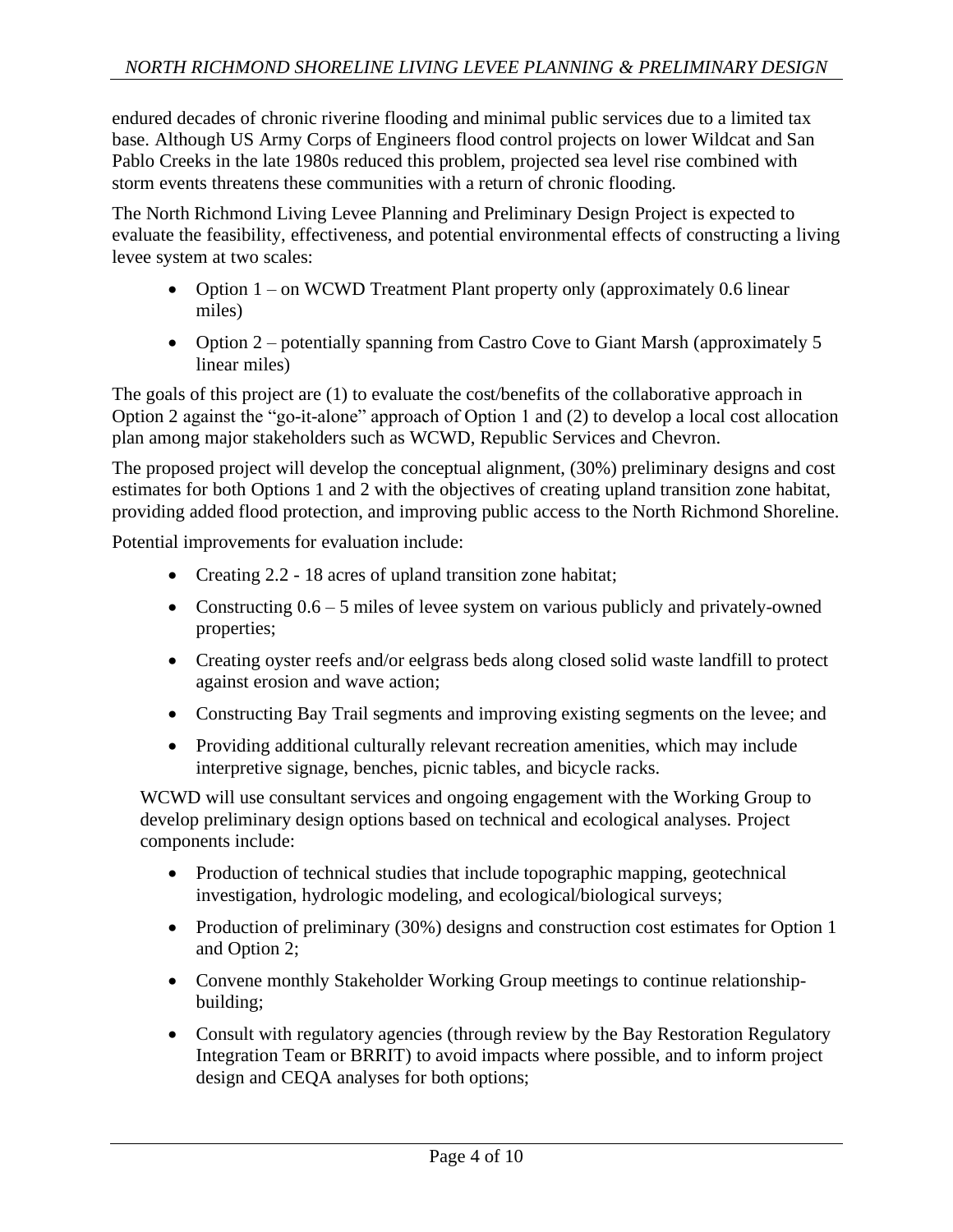- Conduct community engagement throughout the project, including meetings with groups and individuals to better integrate community needs into the planning process; and
- Preparation of a funding plan for Options 1 and 2 presenting a range of costs that would be borne collectively by the propertied stakeholders for the subsequent planning, construction, and operations & maintenance phases. The funding plan will identify potential grant opportunities to offset these anticipated costs.

As a special district operating on the shoreline, WCWD is both qualified and motivated to lead this project. It serves approximately 34,000 residences and 2,450 commercial and industrial businesses with a total population of approximately 100,000 in the City of San Pablo, northern subdivisions of Richmond and parts of unincorporated Contra Costa County. The District's mission statement and organizational goals include promoting environmental stewardship for the West County community, embracing its obligations to the future by planning and preparing today, and collaborating with local, regional and national partners to further the mission of the District. WCWD has successfully completed over 42 million dollars of capital improvement projects at its wastewater treatment plant over the last several years. WCWD is committed to protecting its treatment operations in the face of sea level rise and has already had a rough order of magnitude cost analysis conducted for a living levee sited solely along its treatment plant facilitates.

Both the *North Richmond Shoreline Vision* and RbD efforts included significant community engagement. Subsequent water-related workshops raised community awareness of sea level rise and associated flood risks as well as reinforcing the community desire for improved public access and recreational opportunities along the shoreline. Additionally, the disadvantaged North Richmond community has consistently voiced a need for economic and career development. The planning process will seek to incorporate ways to address these needs and desires. Local nonprofit environmental organizations with job training programs, Urban Tilth and The Watershed Project, are expected to participate in the planning process as stakeholders.

At this stage it is difficult to anticipate what specific challenges may arise during site analyses and project planning. However, for the multi-stakeholder planning process, one challenge is the varying levels of understanding, interest, and available resources from the respective stakeholder entities. The Working Group meets monthly to develop shared understanding and trust.

The Bay Trail runs through the project area with segments within the property boundaries of WCWD, Republic Services' closed landfill, along the Richmond Parkway, and through the Point Pinole Regional Shoreline Park (Exhibit 1). The planning project is expected to use the existing Bay Trail berm (also known as the Wildcat Marsh Trail) within the WCWD property as the proposed alignment of the living levee for Option 1, potentially increasing the elevation of the levee and improving trail conditions when it is restored atop the finished living levee. This approach would be used in other locations, as applicable. Specifically, the planning process will include closing a gap in the Bay Trail on the north side of the WCWD property, along the south side of San Pablo Creek. The Working Group will work with representatives of Trails for Richmond Action Committee (TRAC) to ensure incorporation of Bay Trail considerations in the planning process.

### **Site Description:**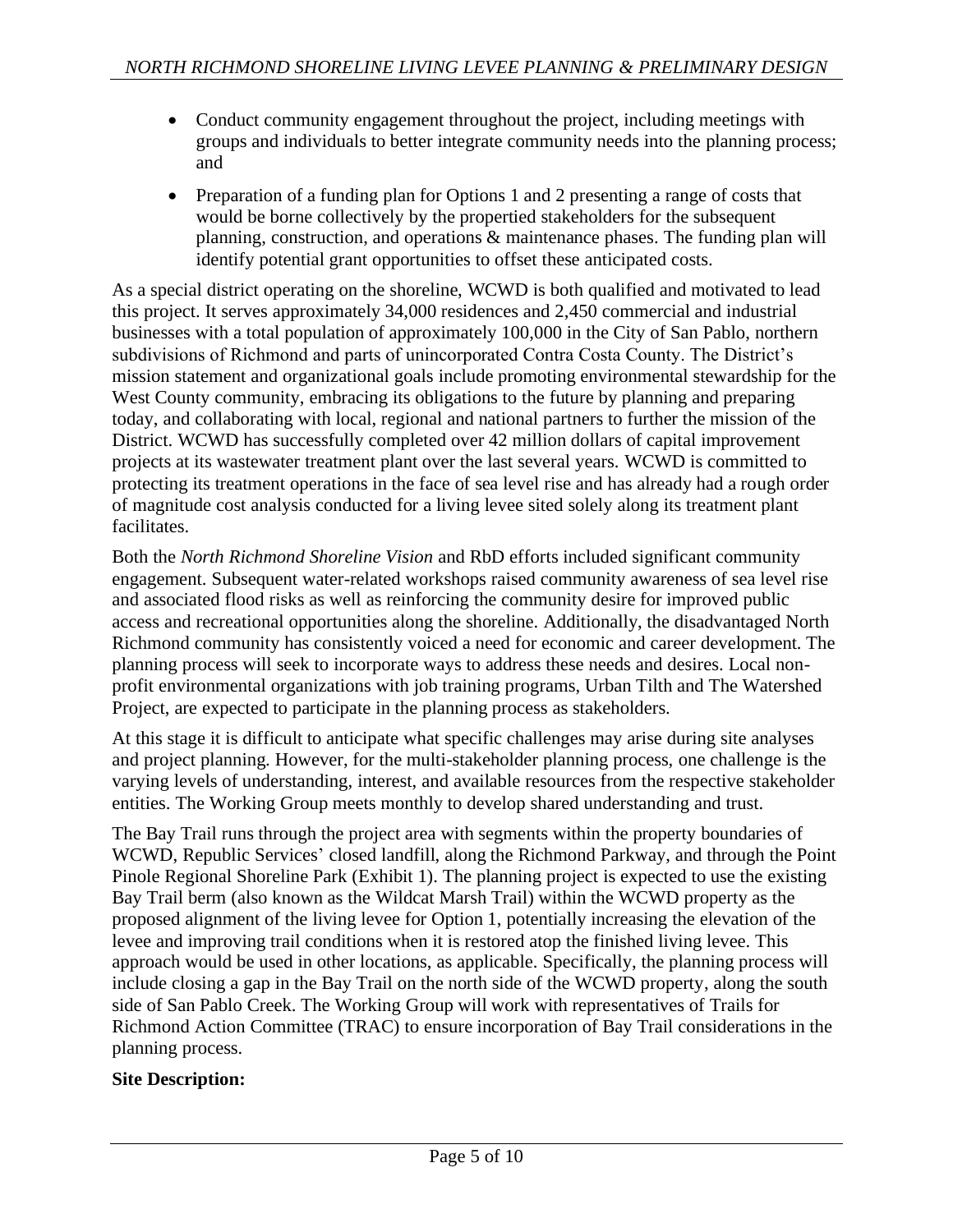The North Richmond Shoreline's Baylands have undergone considerable fragmentation, though some components of its historical ecological landscape persist. Much of the Baylands were lost due to filling for development and construction of levees and berms for flood protection of development. Tidal marshes remain at the mouths of San Pablo and Wildcat Creeks, and a major tidal and seasonal wetland restoration project was completed at the Dotson Family Marsh, just south of Point Pinole. The largest eelgrass bed in the bay is located offshore between Point Molate and Point Pinole. Vernal pools remain in the adjacent uplands.

On former tidal marshes sits most of the Chevron refinery (filled Castro Cove), railyards, most of the West County Wastewater Treatment Plant, as well as portions of the North Richmond neighborhood. Atop former tidal mud flats sits the West Contra Costa Landfill and the Richmond Rod & Gun Club. Almost all the remaining Richmond northern shoreline was historically wet meadow. This includes the western half of Parchester Village, and most of North Richmond, the West County Wastewater plant, railroad and industrial areas. The Richmond Parkway, a transportation corridor connecting I-80 to I-580, separates most of the residential land uses to the east from the shoreline and heavy industry to the west.

Wildcat, San Pablo, and Rheem Creeks, although significantly altered, still flow to San Francisco Bay. The lower reaches have been lined with constructed levees designed to protect homes and other property in the adjacent low-lying areas from flooding. Near the creeks, within the historical stream corridor and alluvial fan, there are multiple land uses, including North Richmond neighborhood homes, low density commercial land uses (warehouses, storage facilities, equipment rental yards, rail and junk yards), and open space.

### **PROJECT FINANCING**

| <b>San Francisco Bay Restoration Authority</b><br>West County Wastewater District | \$644,709<br>\$42,500 |
|-----------------------------------------------------------------------------------|-----------------------|
|                                                                                   |                       |

As the applicant, WCWD is contributing \$42,500 to this collaborative effort. WCWD's contribution will offset grant expenditures for project management tasks, public engagement and stakeholder negotiations, including: procurement of consultants and other service providers and development of a funding plan among stakeholders to advance final designs, permitting, implementation, and anticipated operations and maintenance of the proposed living levee. The WCWD Board has approved additional funding for advancing infrastructure asset protection in the face of sea level rise to be used once the project is in its next phase of planning. No repayments or other revenue to the Authority are expected.

### **CONSISTENCY WITH AUTHORITY'S ENABLING LEGISLATION, THE SAN FRANCISCO BAY RESTORATION AUTHORITY ACT:**

The proposed project is consistent with Section 66704.5(a), (b), and (e) of the San Francisco Bay Restoration Authority Act and is therefore eligible for grant funding from the Authority. Consistent with Section 66704.5(a), the project is within the Authority's jurisdiction as shoreline parcel(s) in the San Francisco Bay, and WCWD is an eligible grantee as a local public agency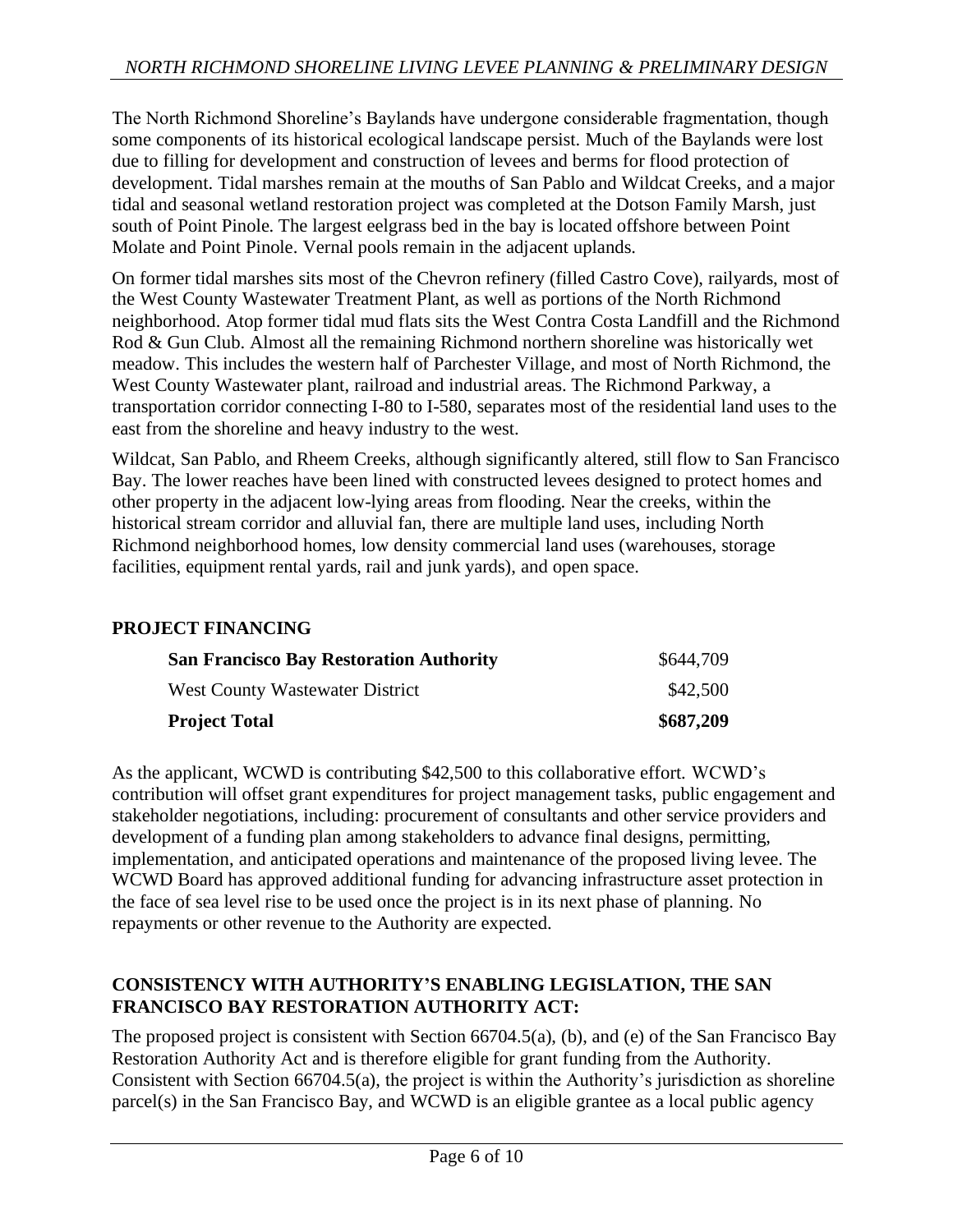(special district) and an owner/operator of a 110-acre shoreline parcel in the San Francisco Bay area. Consistent with section 66704.5(b), the proposed planning project will determine the feasibility and alignment options for a living levee with the objectives to: 1) create shoreline transitional upland habitat, 2) provide sea level rise flood protection to critical infrastructure and neighboring disadvantaged communities, and 3) improve public access to the North Richmond Shoreline in west Contra Costa County. Consistent with section 66704.5(e), this is a proposed planning project, which is eligible for Authority funding.

## **CONSISTENCY WITH MEASURE AA PROGRAMS AND ACTIVITIES:**

The proposed project is consistent with the programs and activities of Measure AA, as outlined below:

The project supports the *Vital Fish, Bird and Wildlife Habitat Program's* purpose to significantly improve wildlife habitat that will support and increase vital populations of fish, birds, and other wildlife in and around the Bay because it will produce plans for creating and restoring shoreline transitional upland habitat. Once implemented, the shoreline environment will have the potential to provide habitat for the threatened saltmarsh harvest mouse and the California Ridgway's rail.

The project supports the *Integrated Flood Protection Program's* purpose to use natural habitats to protect communities along the Bay's shoreline from the risks of severe coastal flooding caused by storms and high water levels because it will design 0.6 to 5 miles of a living levee system that will both create transitional upland habitat and provide sea level rise flood protection to critical infrastructure and neighboring disadvantaged communities.

The project supports the *Shoreline Public Access Program's* purpose to enhance the quality of life of Bay Area residents through improved public access, as part of and compatible with wildlife habitat restoration projects in and around the Bay, because the proposed living levee will include a pedestrian/bicycle trail, where appropriate, to promote public accessibility and use. There is an opportunity to close a 0.25-mile gap in the Bay Trail on WCWD property between the Richmond Parkway and the junction of the Wildcat Marsh Trail and the Landfill Loop.

### **CONSISTENCY WITH MEASURE AA PRIORITIZATION CRITERIA:**

1. **Greatest positive impact.** Depending on the option pursued by the Stakeholder Working Group to keep the project design limited to WCWD or to span multiple properties, the potential positive impacts on the Bay would range widely. At minimum (Option 1), the project will create between 2.2-2.6 acres of transitional habitat. If all key stakeholders elect to participate (maximum Option 2), a continuous living levee designed for the roughly 5 miles from Castro Cove to Pt. Pinole Shoreline Regional Park would create up to 18 acres of transitional habitat with the potential for offshore oyster and eelgrass habitat improvements at certain locations. Flood protection for the WCWD Wastewater Treatment Facility is embedded in both options, preserving its ability to treat effluent from its service area and provide its treated water to the Chevron refinery rather than discharging to the Bay. If the facility were to become inoperable due to chronic flooding, there would be major water quality impacts to the bay. Finally, the project will integrate Bay Trail improvements, including a gap closure, in the design process.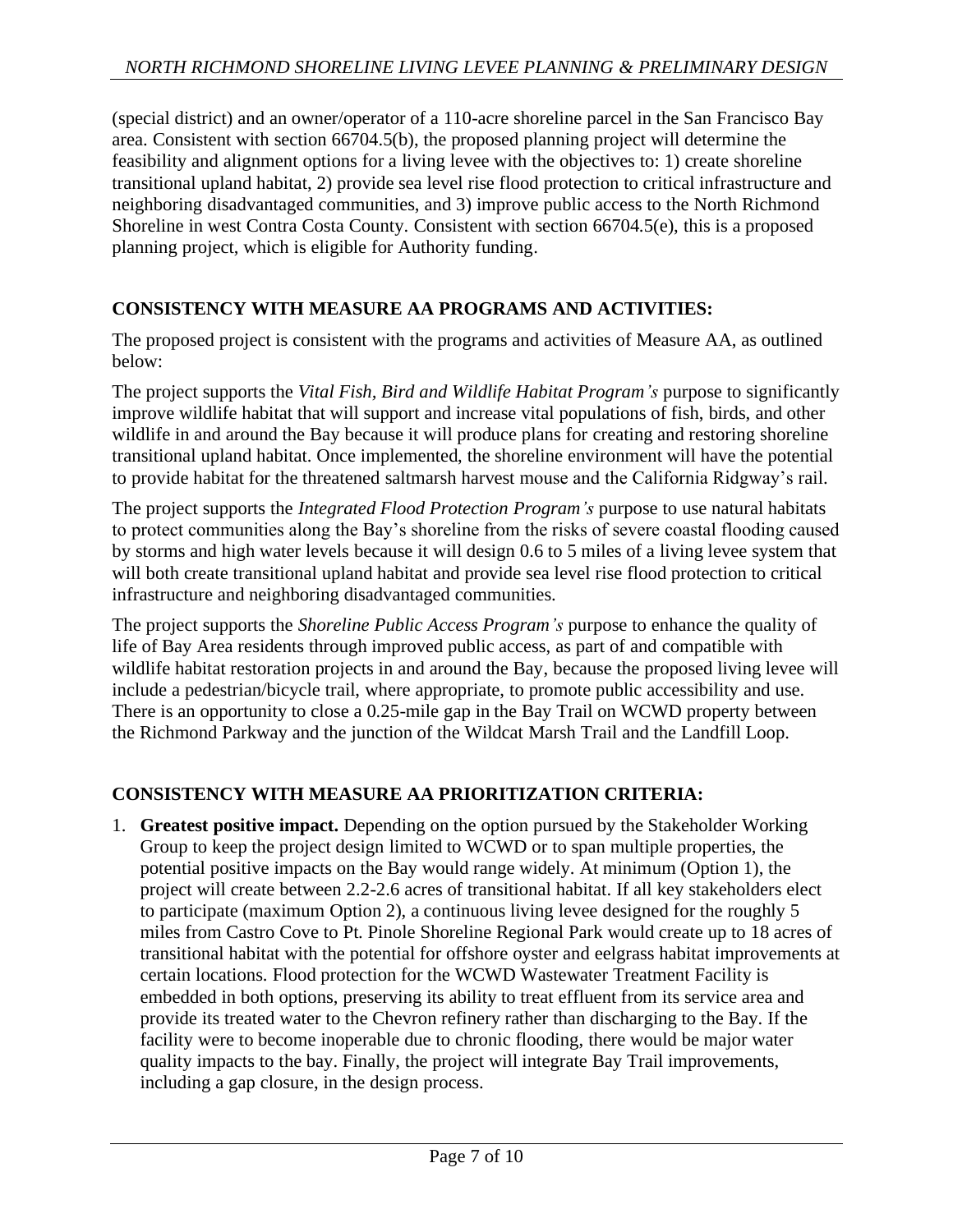- 2. **Greatest long-term impact.** Perhaps the greatest long-term impact the project will have is successfully modeling an inclusive multi-stakeholder approach that spans property lines, political jurisdictions, and habitat types. This collaborative approach speaks to the real challenges of resilience planning around the San Francisco Bay shoreline, which is a mix of public and private lands with various existing uses and environmental conditions. Sea level rise will eventually compel shoreline landowners and operators to take action (protect their property individually or collaboratively with structures such as levees or flood walls, accommodate rising waters, or retreat). The project strives to prove that the collaborative approach offers the most comprehensive and cost-effective solution, which can be replicated throughout the region. While the initial living levee will be designed to be constructed to specific elevations (to be determined), once the alignment is established, it will be designed to allow for further elevation to keep pace with future sea level rise projections.
- 3. **Leveraging resources and partnerships.** The Stakeholder Working Group is comprised of public and private entities seeking opportunities for collaboration. Regardless of the project's ultimate alignment, it will include voluntarily commitment of resources by stakeholders (such as staff time, land, and money) to advance the project from planning through implementation, and finally long-term management and monitoring. The WCWD Board of Directors has committed \$500,000 towards resilience planning and implementation efforts, with \$42,500 allocated to this stage of the project. As the project crystalizes, other stakeholders will identify their respective levels of contribution and seek to leverage additional grant support from all appropriate sources (federal, state, and regional).
- 4. **Economically disadvantaged communities.** The WCWD Treatment Plant lays within an identified Economically Disadvantaged Community (EDC) block group and census tract. Flood protection benefits for shoreline properties as envisioned under Option 2 would also benefit the neighboring greater North Richmond community, also identified as an EDC block group and census tract. The North Richmond community is within the projected flood zone for 5.5' of sea level rise, as is its primary transportation corridor, the Richmond Parkway. In addition, the WCWD service area includes a wide area of EDCs in Richmond, San Pablo, and unincorporated Contra Costa County. An Option 1 "go-it-alone" project would likely put a high strain on WCWD's ratepayers, many of whom are from low income households. The collaborative approach may reduce this burden by sharing the costs with other stakeholder entities, allow for other regional benefits, and attract other funding sources.
- 5. **Benefits to economy.** Without the levee system's potential flood protection benefits, there are massive threats to the economy if neighborhoods and vital infrastructure (pump station, wastewater treatment, local streets and arterials) are damaged or interrupted. The project, no matter which option is ultimately selected, is likely to be a large construction effort that would use union labor. In addition, the project would provide professional employment in designing the living levee.
- 6. **Engage youth and young adults.** Urban Tilth and The Watershed Project are two non-profit organizations participating in the Stakeholder Working Group. The City of Richmond also has a forestry program for youth. These organizations focus on environmental education with established stewardship and restoration apprenticeship programs for local young adults. The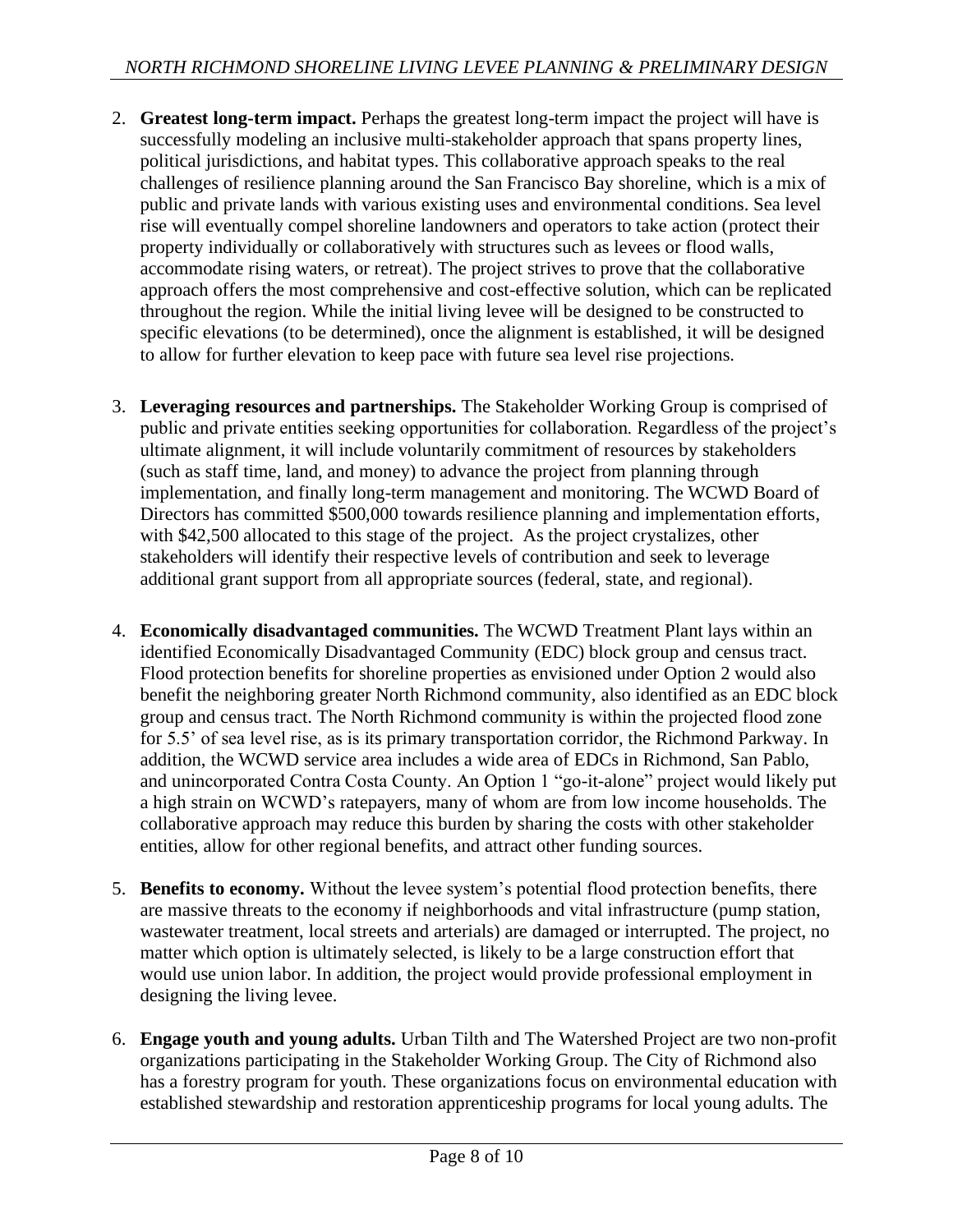planning project will seek opportunities to include these youth programs in the development of planting and public access plans, as well as in appropriate aspects the implementation, maintenance and monitoring phases.

7. **Monitoring, maintenance, and stewardship.** Monitoring, maintenance, and stewardship planning would be more specifically addressed in the final design phase of the project and ahead of construction. All participating entities would need to commit to long-term maintenance and monitoring of the facility on their respective lands. There will be opportunities to promote stewardship through use of local job training programs and volunteers. The final report from this planning phase will detail the process to achieve consensus and collaboration with an emphasis on lessons learned.

### 8. **Coastal Conservancy's San Francisco Bay Area Conservancy Program.**

- a. The project is supported by several adopted local and regional plans such as the *City of Richmond General Plan, Baylands Ecosystem Habitat Goals Update, San Francisco Bay Subtidal Habitat Goals Report, Comprehensive Conservation and Management Plan, Surviving the Storm, San Francisco Bay Trail Plan and the Long-Term Management Strategy for the Placement of Dredged Material in the SF Bay Region*.
- b. The project is multi-jurisdictional, including unincorporated Contra Costa County and the City of Richmond with water quality and public access benefits to the wider region.
- c. The project is can be started quickly with WCWD ready to engage a multidisciplinary consultant team and the Stakeholder Working Group meeting regularly to help guide the approach and resolve issues.
- d. The project needs to occur to provide transitional upland habitat and refugia opportunities before the existing tidal and wetland marshes are chronically inundated.
- e. WCWD will commit \$42,500 to this effort and has encumbered \$457,000 to further explore and implement measures to protect the critical infrastructure of its wastewater treatment plant. Other participating stakeholders will determine their respective contributions as the planning effort progresses.
- 9. **San Francisco Bay Conservation and Development Commission's Coastal Management Program.** The proposed project is consistent with policies of the BCDC Bay Plan in the following ways:
	- 1. Fish, Other Aquatic Organisms and Wildlife, Policy 3: The project will seek to provide a diversity of habitats to enhance opportunities for a variety of native aquatic and terrestrial species
	- 2. Tidal Marshes and Mudflats, Policy 6: The planning process (likely in two phases) will develop long-term and short-term biological and physical goals, success criteria, and a monitoring program.
	- 3. Tidal Marshes and Tidal Mudflats, Policy 8: A minor amount of fill material will need to be authorized to create the ecotone slope. The amount will be based on